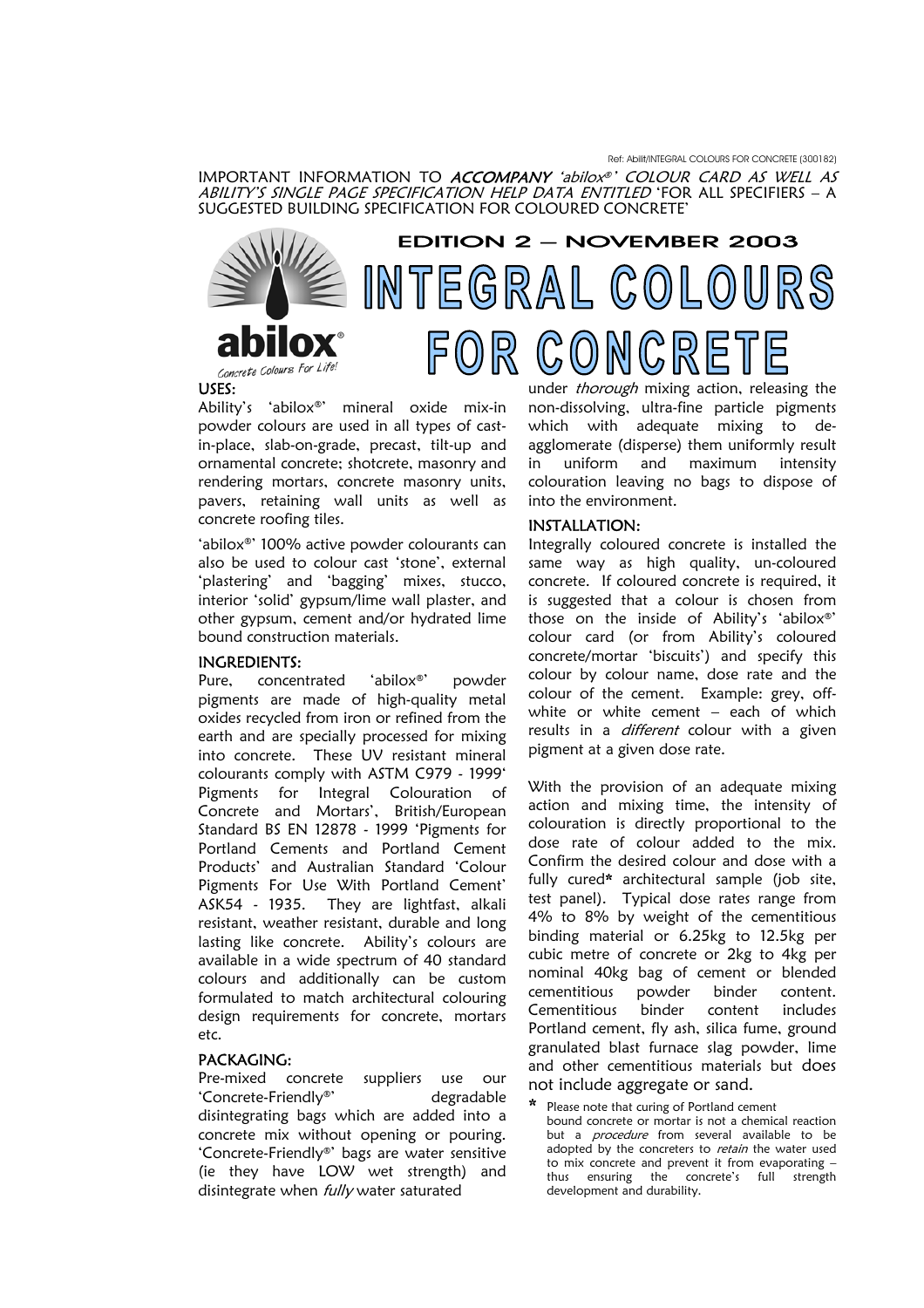Good quality *durable* concrete is made from:

- 1. A low water content rather than high
- 2. A procedure adopted to retain this water (immediately after setting) over the many days of its reaction with the cement or cementitious binding material.

'abilox®' colours have been used successfully in a wide variety of concrete mix designs and are compatible with commercially available admixtures for concrete and mortars. The only known incompatibility is with calcium chloride set accelerator, which may cause blotching, and discolouration as well as the increased likelihood of the occurrence of efflorescence.

## FINISHES:

Because unset concrete is such a mouldable, finishability and creatively shape-able material, it may be given different surface effects with the use of special surface textured forms (shutters) or form liners. Paving and floors can be finished with pattern-stamped, broomed, trowelled, exposed aggregate, texture rolled, ceramic motif/tile impressed, art image pressed or many other visually appealing textures and finish effects.

Set and partially hardened, coloured cast-in-place, precast and tilt-up concrete structures can be textured with grit blasting, bush hammering, grinding and honing/polishing. The combinations and possibilities are almost endless.

Here are just a few:



EXPOSED AGGREGATE



LIGHT BROOM (WAVY)

 $\mathfrak{p}$ 



STAMPED/PATTERNED



FORM LINER

## CURING & SEALING:

Ability's 'Duro-Seel' clear is a non-clouding, spray-on cure and seal coating that meets and exceeds ASTM C309 and AS 3799 – 1999 'Liquid Membrane Curing Compounds For Concrete' Standards and is specially formulated for coloured paving concrete and decorative exposed aggregate finishes. Other curing procedures, such as water spray curing or the laying of plastic sheets may cause discolouration. Ability's 'Duro-Seel' coloured and the new experimental coloured 'Duro-Pave' coating are optional, film forming, pigmented sealers available in a range of standard colours or that may upon request be tinted to be similar to the shades on Ability's 'abilox®' colour card. When they (or the 'Duro-Seel' clear) are applied over coloured concrete, they help to provide a uniform appearance. Further important printed information about various Ability coatings for concrete is available upon request.

# TIPS FOR QUALITY RESULTS:

For best quality results - materials, curing, weather conditions, workmanship – especially the finishing process, should be *uniform* throughout a project. Quality starts with the concrete mix; use a low water content, high performance mix design – preferably a minimum normal class 32MPa compressive strength at 28 days (N32 grade). When planning a project, budget for the cost of craftsmanship.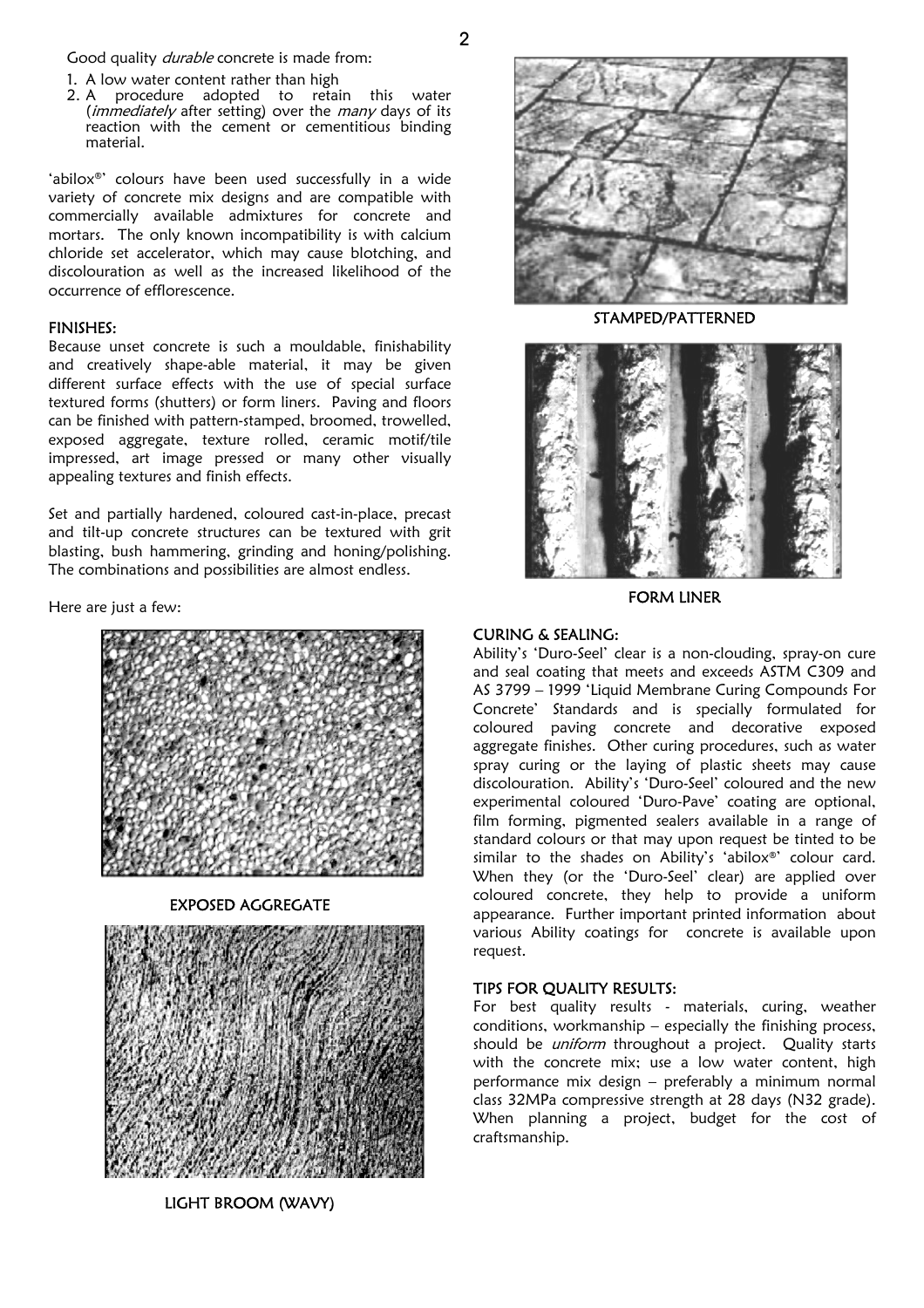## CONSUMER ADVICE:

Concreting or plastering contractors are independently owned and operated without affiliation to Ability Building Chemicals Co or the supplier of the premixed concrete or the supplier of mortar/plastering materials. Choose a qualified concreting contractor who provides printed information and examples of locatable projects you can inspect before you buy. Check the Yellow Pages; ask your local premix concrete or building materials dealer to help find contractors who specialise in the installation of coloured concrete or plasterers, which specialise in the application of coloured rendering mortars or plasters.

# SPECIFY ABILITY'S 'abilox®':

Choose a colour from Ability's 'abilox®' colour card or their small disks of through-coloured concrete/mortar called 'biscuits' and specify it by name, dose rate and the colour of the cement to be used. Add these colouring details to plan documents and/or specifications. For complete architectural and guide specification information, visit our web site: [www.abilityproducts.com.au,](http://www.abilityproducts.com.au/) or refer to our architectural Ability Presentation Pack binder available upon request or call, fax or write. Our guide specification entitled 'For All Specifiers - 'A Suggested Building Specification For Coloured Concrete' may be obtained upon request or at [www.abilityproducts.com.au.](http://www.abilityproducts.com.au/)

## MIXING GUIDE:

Use the same pigment-to-cementitious binding material ratio, concrete mix design, type, brand and colour of cement and aggregates throughout the project. Changes in cement and aggregate colour and the other items mentioned will affect final colour.

Maintain concrete slump (measurement of liquid consistency) at 80mm or less than 90mm as well as water: cementitious material ratio *uniformity*. High water contents cause the colour of concrete to become pale or appear faded and weakened. If a high slump, highly flowable concrete is required, use a super water reducing (super-plasticising or high range water reducing) admixture instead of added water in Special Class instead of a Normal Class pre-mixed concrete. This admixture will lower the water to cementitious powder ratio at a given degree of consistency or slump, and as a result the stronger the colour will appear to be at a given pigment dose rate.

Calcium Chloride set-accelerator causes discolouration, greater cracking potential and increases the possibility of efflorescent salt bloom occurring. Therefore, do not use it.

Specify a micro (microscopic) air content of 5%  $\pm$  1/2% for improved workability and long-term durability in freeze/thaw climates or use Ability's 'EFFLOREIN®' antiefflorescent, waterproofing and multi-functional concrete admixture after testing its performance fully.

Batch loads containing all the concrete materials and arrange for a consistent ten (10) minutes mixing time at the concrete transit mixer's *mixing (very fast) speed*. Deliver and discharge at average ambient temperatures in less than 1 to 1½ hours. Clean mixer thoroughly between colour changeovers.

Confirm that the 'abilox®' colouring pigment, its name and weight in 'Concrete-Friendly®' bags (or combination of bags) is the same required by the specified mix design.

Ideally, the professional concrete plant batcher should add half (½) to two thirds (b) of the total batch water into the transit truck barrel. The 'abilox®' 'Concrete-Friendly®' water sensitive bags are added and mixing should then take place at charging speed for at least one (1) minute. Add cement, aggregate and remaining batch water. Continue mixing at the *mixing* speed for at least 10 minutes (and longer\* for 10mm and much longer\* for 5mm to 7mm and for 'pea-gravel' size coarse aggregate mixes).

## NOTICE: \*

In mixes with coarse aggregate less than the typical 20mm in size and/or batches with short mixing duration, 'Concrete-Friendly®' water degradable bags may not completely disintegrate.

In small coarse aggregate mixes required for subsequent sand blasted or exposed aggregate finishes, preferably use 'abilox®' in small 'Concrete-Friendly®' bag sizes (12.5kg maximum) or open the bag(s) and pour only the colouring oxide powder into the mix.

## CONCRETING CONTRACTOR'S GUIDE:

Prepare a well-drained sub-grade over which to cast the concrete. Add a 50mm to 100mm thick layer of suitable sand, gravel or crushed stone depending on the soil condition report. Uniformly compact the sub-grade and moisten evenly and uniformly leaving no puddles, standing water, ice, frost or muddy areas.

If a polyethylene sheet vapour barrier is used, overlap sheets and tape over any holes in the sheet. Depending on the intended thickness of the concrete, place a 75mm layer of granular, self-draining, compactable fill over the sheet to help minimise shrinkage cracking.

Position forms for uniform slab thickness. Follow Australian Standards, Cement & Concrete Association and/or Australian Concrete Institute recommendations for excavation, sub-grade preparation, steel reinforcement and joint placement to control visible cracking.

\* The sequence of proportioning, raw materials and the mixing time at the concrete transit mixer's mixing barrel speed (as compared with the much slower transit barrel speed which does NOT mix concrete) for small coarse aggregate mixes to ensure that 'Concrete-Friendly®' bags are wetted fully and disintegrate completely should be determined by your testing.

Refer to Ability printed data 'Using Ability's 'Concrete-Friendly®' Bags'.

Allow *ample* time and staff for placement and finishing work. Finish uniformly, evenly and with care.

Begin trowelling after any surface bleed water evaporates. Late or excessive hard trowelling and edging may cause irregular 'burns' or dark spots.